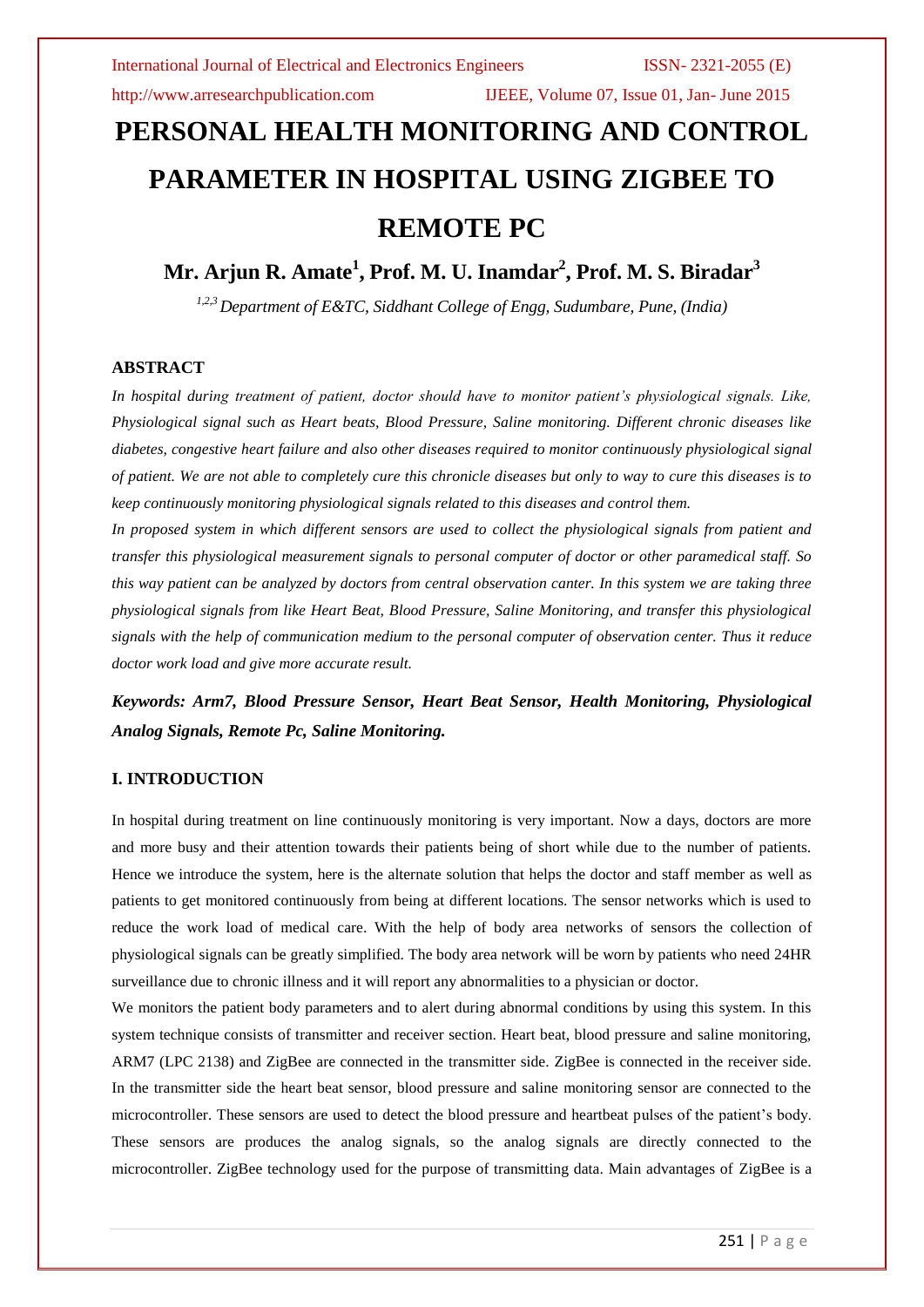#### International Journal of Electrical and Electronics Engineers ISSN- 2321-2055 (E)

#### http://www.arresearchpublication.com IJEEE, Volume 07, Issue 01, Jan- June 2015

low-cost, low-power, wireless mesh networking proprietary standard. The low cost allows the technology to be widely deployed in wireless control and monitoring applications, the low power-usage allows longer life with smaller batteries, and the mesh networking provides high reliability and larger range.

Sensor data is transmitted by transmitter. The receiver is placed in not only in common place but also in doctor's cabin, which receives the signals and decodes the signal from the transmitter and sends it to the microcontroller. Then the received information is updated to the doctor with the help of LCD display & computers, if any abnormal conditions occur in the body of the patient a buzzer, voice announcement is given for the intimate of the doctor. Thus Wireless Sensors Networks (WSN) are getting a special place in the development of e-Health application, due to its characteristics such as less energy consumption, low price and its flexible to integrate into health care environments.

The research indicates that per year more than the millions of people around the world die of heart attack, and hence those people require continuous monitoring of their heart beat signals while they are not in the hospital. This leads to the need for a real time on line monitoring system for those who are not under the care of the physician. The paper deals with easily monitoring of all physiological signals for people who are leading a normal daily life and wireless transmission of the analyzed signals are sent to the doctor in case of only abnormal condition.

#### **II. PROPOSED SYSTEM ARCHITECTURE**

The proposed system is to carry out patient physiological signals to monitoring system for hospital in which different sensors to collect the physiological signals from patient and transfer this physiological signals information to PC of doctor or other staff member.

Proposed system uses ARM7 controller that is ultra-low power microcontroller which is used for data processing. The proposed system acquires the different physiological information signals from patient so it require different sensors. This collected physiological information signal data needed to be process so it required microcontroller. And to transfer this processed data to personal computer it requires zigbee model.

In this system we use three sensors like heart beat sensor, blood pressure sensor module and saline monitoring sensors module. These sensors acquire the physiological information data from patient and transfer this information to microcontroller through Zigbee. Then microcontroller performs all the process on data and displays information on LCD connected to the microcontroller. In this way microcontroller transfer information to zigbee model. Zigbee is the medium used for transfer processing data wirelessly to remote PC.



**Fig.1 System Architecture**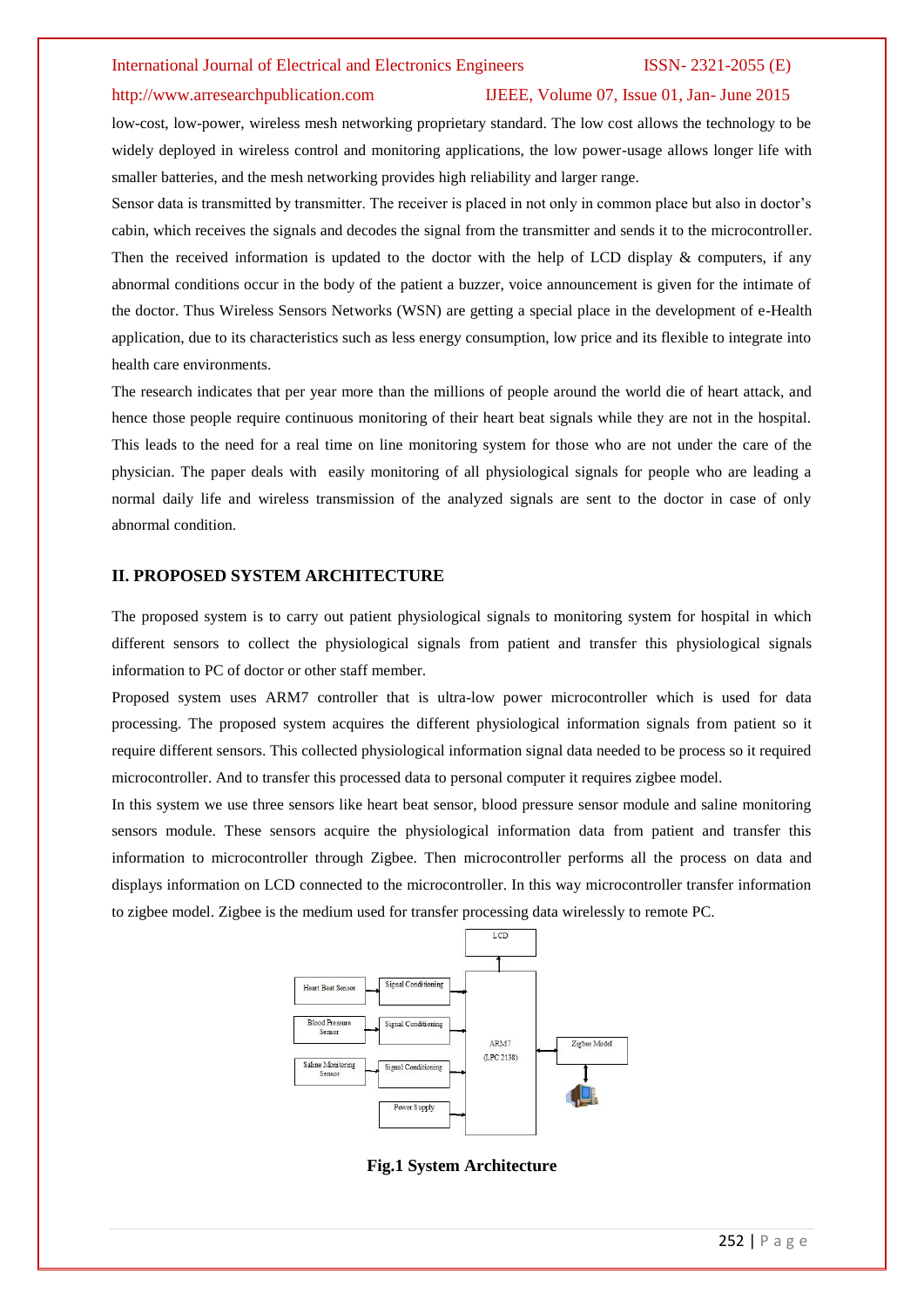### http://www.arresearchpublication.com IJEEE, Volume 07, Issue 01, Jan- June 2015

## **III. HARDWARE DESIGN**

### **3.1 Arm7(Cpu Unit)**

The LPC2131/32/34/36/38 microcontrollers are based on a 16/32-bit ARM7TDMI-S CPU with real-time emulation and embedded trace support, that combine the microcontroller with 32 kB, 64 kB, 128 kB, 256 kB and 512 kB of embedded high-speed flash memory. A 128-bit wide memory interface and a unique accelerator architecture enable 32-bit code execution at maximum clock rate. For critical code size applications, the alternative 16-bit Thumb mode reduces code by more than 30 % with minimal performance penalty.

Due to their tiny size and low power consumption, these microcontrollers are ideal for applications where miniaturization is a key requirement, such as access control and point-of-sale. With a wide range of serial communications interfaces and on-chip SRAM options of 8 kB, 16 kB, and 32 kB, they are very well suited for communication gateways and protocol converters, soft modems, voice recognition and low-end imaging, providing both large buffer size and high processing power. Various 32-bit timers, single or dual 10-bit 8 channel ADC(s), 10-bit DAC, PWM channels and 47 GPIO lines with up to nine edge or level sensitive external interrupt pins make these microcontrollers particularly suitable for industrial control and medical systems.

#### **3.2 Blood Pressure Sensor**

The Vernier Blood Pressure Sensor is used to measure systemic arterial blood pressure in humans (noninvasively). When used with Logger *Pro*® 3.4 or newer, Logger Lite® 1.3.1 or newer, or LabQuest App 1.2 or newer, it can measure arterial blood pressure and calculate both the systolic and diastolic blood pressure using the oscillometric method.



### **Fig 2. Blood Pressure Sensor**

The active sensor in this unit is the SenSym SDX05D4 pressure transducer. It has a membrane which flexes as pressure changes. This sensor is arranged to measure differential pressure. The sensor produces an output voltage which varies with the pressure measured in the cuff. It includes special circuitry to minimize errors caused by changes in temperature. We provide an amplifier circuit that conditions the signal from the pressure transducer. With this circuit, the output voltage from the Blood Pressure Sensor will be linear with respect to pressure.

#### **3.3 Heart Beat Sensor**



#### **Fig 3. Heart Beat Sensor Module**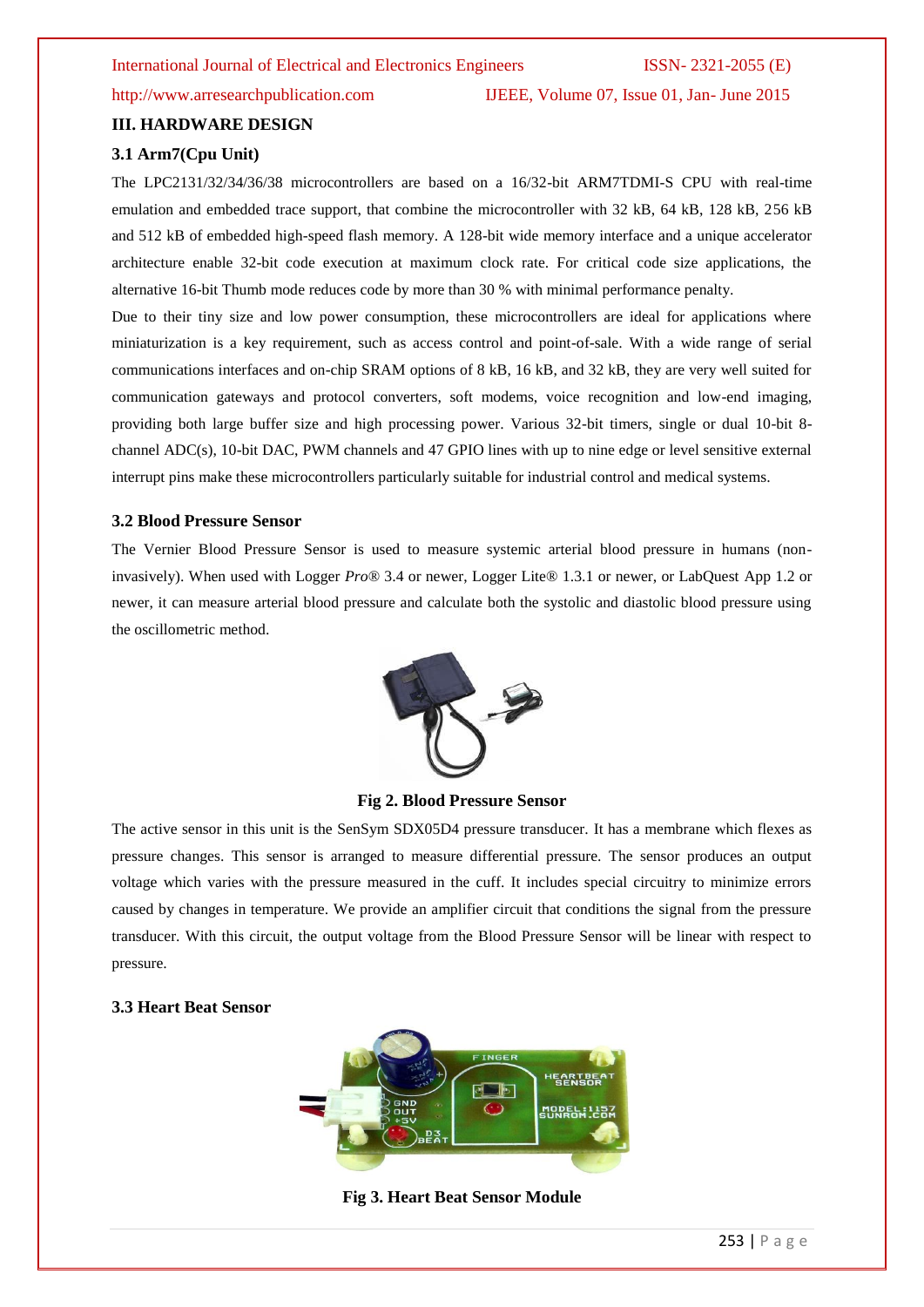#### International Journal of Electrical and Electronics Engineers ISSN- 2321-2055 (E)

### http://www.arresearchpublication.com IJEEE, Volume 07, Issue 01, Jan- June 2015

The sensor consists of a super bright red LED and light detector. The LED needs to be super bright as the maximum light must pass spread in finger and detected by detector.Now, when the heart pumps a pulse of blood through the blood vessels, the finger becomes slightly more opaque and so less light reached the detector. With each heart pulse the detector signal varies. This variation is converted to electrical pulse. This signal is amplified and triggered through an amplifier which outputs +5V logic level signal. The output signal is also indicated by a LED which blinks on each heart beat.

#### **3.4 Saline Monitoring Sensor**

Liquid monitoring system using a pressure sensor. Since obtaining the pressure is just one vital piece of the information, how to convert the sensor's output voltage into the liquid's height using an analog-to-digital converter (ADC) will also be explained. Details of the pressure sensor, ADC connections, system calibration and calculations, as well as an example application, are available to guide designers through the development phase.

The height of liquid in a container can be measured using a pressure sensor. Placed at the top of the container, the pressure sensor is connected to an open-ended tube that is submerged in the container. The amount of water in the container exerts a proportional amount of pressure on the sensor via the trapped air in the tube. At its output, the sensor produces a pressure equivalent voltage.

#### **3.5 Zigbee model**

ZigBee is specification for wireless personal area network. ZigBee is based on the 802.15.4 standard approved by the institute of electrical and electronic Engineer's standard association.ZigBee is ideal for home, business and industrial automation where control devices and sensor are commonly used. Such devices operate at low power levels and this in conjunction with their duty cycle (typically 0.1% or less) translates into long battery life. ZigBee operates in the industrial, scientific and medical radio bands; 868 MHz in Europe, 915 MHz in USA and Australia and 2.4 GHz worldwide. Using ZigBee devices in WPAN can communicate at speeds of up to 250 kbps while physically separated by distances of up to 50 meters in typical circumstances greater in an ideal environment. ZigBee is compatible with Peer to peer, star network and mesh networks and can handle up to 255 devices in single WPAN. The device interface to a microcontroller unit through 4 wire serial peripheral interface creating a cost effective solution that offers low power, low data rate RF connectivity for a wide range application.



**Fig4. Zigbee applications**